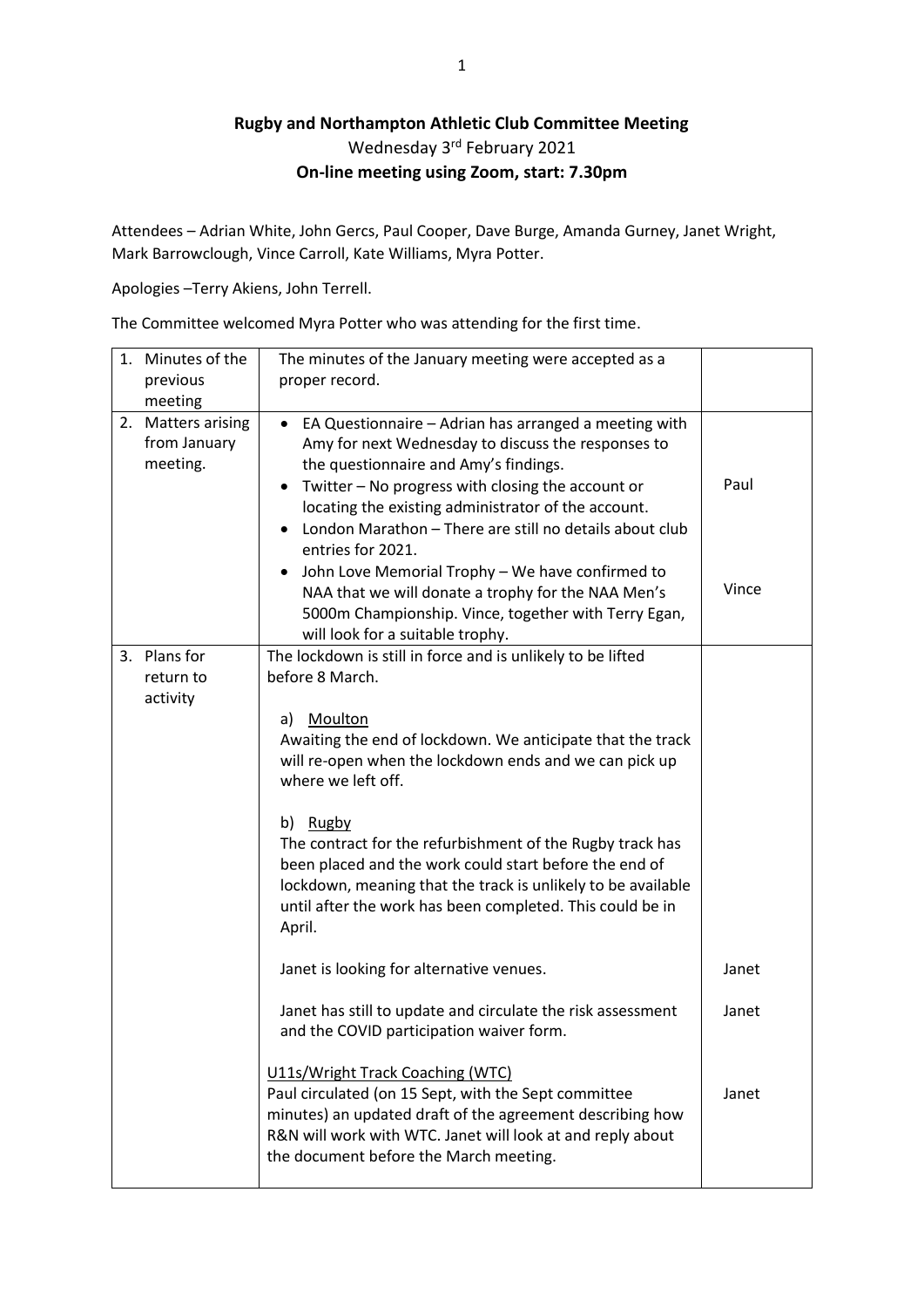| 4. Membership | Elections<br>a)                                                                                                   |             |
|---------------|-------------------------------------------------------------------------------------------------------------------|-------------|
|               | None                                                                                                              |             |
|               |                                                                                                                   |             |
|               | Resignations<br>b)                                                                                                |             |
|               | There have been 3 resignations:                                                                                   |             |
|               |                                                                                                                   |             |
|               | Other membership items<br>C)                                                                                      | Dave        |
|               | The EA Portal is working normally again. Dave will<br>$\bullet$<br>update the Membership Register.                |             |
|               | Paul circulated an e-mail to members on 18 January                                                                |             |
|               | informing them of the extension of memberships and                                                                |             |
|               | pause of monthly payments due to the lockdown.                                                                    |             |
| 5. Finance    | Paul had circulated the usual finance reports.<br>٠                                                               |             |
|               | There were only a few transactions in January, including<br>٠                                                     |             |
|               | a Local Restriction Support Grant.                                                                                |             |
|               | It was agreed to donate stock from the Rugby and                                                                  | Adrian      |
|               | Moulton shops that is still in date to the local food                                                             | Janet       |
|               | banks (dependent on access to clubhouse at Rugby).                                                                |             |
|               | Janet had not had time to prepare a proposal for grant<br>٠                                                       | Janet       |
|               | applications. She will circulate a proposal one week                                                              |             |
|               | before the next meeting.<br>Janet has obtained a quote for new ventilation<br>$\bullet$                           |             |
|               | equipment and heaters for the clubhouse - quote to be                                                             |             |
|               | circulated.                                                                                                       |             |
| 6. AGM        | Paul will circulate the notice of for the AGM, which will<br>٠                                                    | Paul (done) |
|               | be on 17 March 2021, by Zoom.                                                                                     |             |
| 7. Facilities | <b>Northampton</b>                                                                                                |             |
|               | Nothing to report.                                                                                                |             |
|               | <b>Rugby</b>                                                                                                      |             |
|               | No update on the track refurbishment.                                                                             |             |
|               | Janet will request a copy of the specification for the                                                            | Janet       |
|               | track refurbishment from RBC and circulate it. A                                                                  |             |
|               | meeting with RBC is needed to clarify the plan for the<br>track.                                                  |             |
| 8. Coaching & | Forthcoming events                                                                                                |             |
| Competition   | Rugby 6<br>٠                                                                                                      |             |
|               | An update from Bryan Acford about the Rugby 6 and                                                                 |             |
|               | EMGP series was discussed. It was agreed to invite Bryan                                                          |             |
|               | to the next committee meeting to discuss the points in                                                            |             |
|               | his note.                                                                                                         |             |
|               | <b>YDL</b>                                                                                                        |             |
|               | YDL has published plans for 2021, with matches starting                                                           |             |
|               | on 24 April for Lower Age Group and 2 May for Upper                                                               |             |
|               | Age Group. The structure will be different from usual,<br>without promotion or relegation. The league will revert |             |
|               | to the 2020 structure for the 2022 season.                                                                        |             |
|               | Spring Open                                                                                                       |             |
|               | It was agreed that we should hold an open meeting as                                                              |             |
|               | soon as it becomes possible, probably at Moulton                                                                  |             |
|               | because of the Rugby track works.                                                                                 |             |
|               |                                                                                                                   |             |